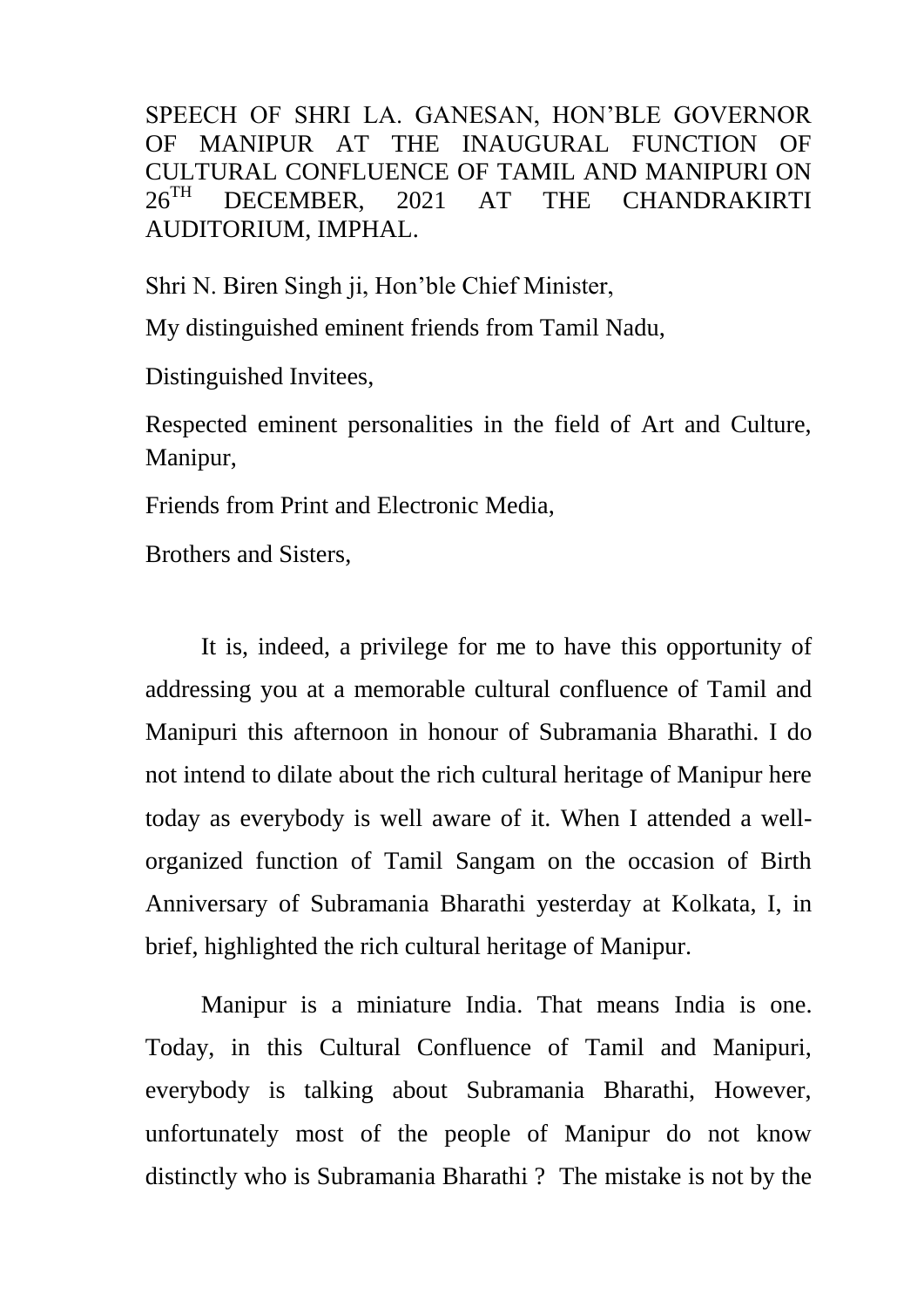people of Manipur, it is the mistake of the people of Tamil Nadu. Why because most of the people of the State are not aware the contribution made by Subramania Bharathi for the Nation. Nevertheless, the contributions made by Subramania Bharathi in the field of literature are really significant.

 Today, with the kind cooperation of the Government of Manipur, we are able to organize this mega cultural confluence in order to disseminate the message of Mahakavi Subramania Bharathi. It does not mean that Manipur is lagging behind other States in the field of literature. There are many. I would like to make a mention, among others, Smt. Maharaj Kumari Binodini Devi who dedicated her whole life for development of literature not only in the State but in other States also. Smt. M.K. Binodini Devi was a renowned Manipuri writer who wrote stories, dramas, radio plays, ballet scripts, essays, song lyrics and screenplays etc. Meanwhile, "The Maharaj Kumari Binodini Devi Foundation" is organizing year-long centenary celebration of (L) Maharaj Kumari Binodini Devi who dedicated her whole life for the development of Art and Culture of Manipur in particular and the Nation in general the inaugural function of the year-long centenary celebration will be held on  $6<sup>th</sup>$  February, 2022. In this regard, I have already made a proposal to the Governor of Tamil Nadu to organize a cultural exchange programme in Tamil Nadu in honour of this renowned poet of this State. In case the programme is arranged, I myself along with Shri L. Somi Roy son of Smt. M.K. Binodini Devi will attend the celebration.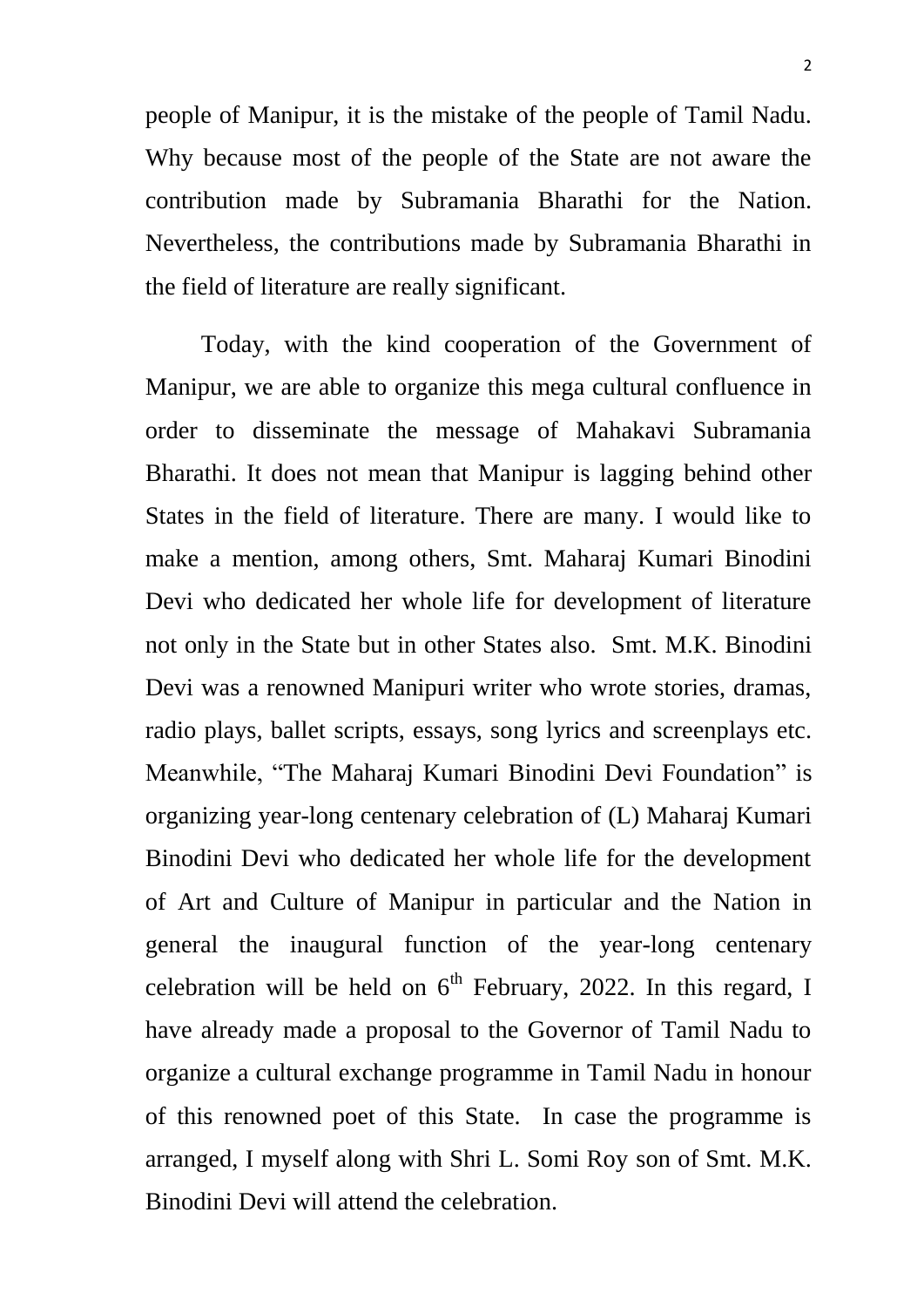Subramania Bharathi, popularly known as Mahakavi Bharathi (11 December 1882 – 11 September 1921), was a Tamil writer, poet, journalist, Indian independence activist and a social reformer. He was a pioneer of modern Tamil poetry and was considered one of the greatest Tamil literary figures of all time. His numerous works included fiery songs kindling patriotism during the Indian Independence movement. He fought for the emancipation of women, against child marriage, stood for reforming certain religious practices. He was also in solidarity with Dalits and expressed in action.

Born in Ettayapuram of Tirunelveli district (present-day Thoothukudi) in 1882, Bharathi had his early education in Tirunelveli and Varanasi and worked as a journalist with many newspapers, including The Hindu, Bala Bharata, Vijaya, Chakravarthini, the Swadesamitran and India. In 1908, an arrest warrant was issued against Bharathi by the Government of British India caused him to move to Pondicherry, now Puducherry where he lived until 1918.

His influence on Tamil literature was phenomenal. Although it is said that he was proficient in around 14, including 3 non-Indian foreign languages, his favorite language was Tamil. Around the age of 11, he was conferred the title of "Bharathi", the one blessed by Saraswati, the goddess of learning by the Raja of Ettayapuram seeing his excellence in poetry.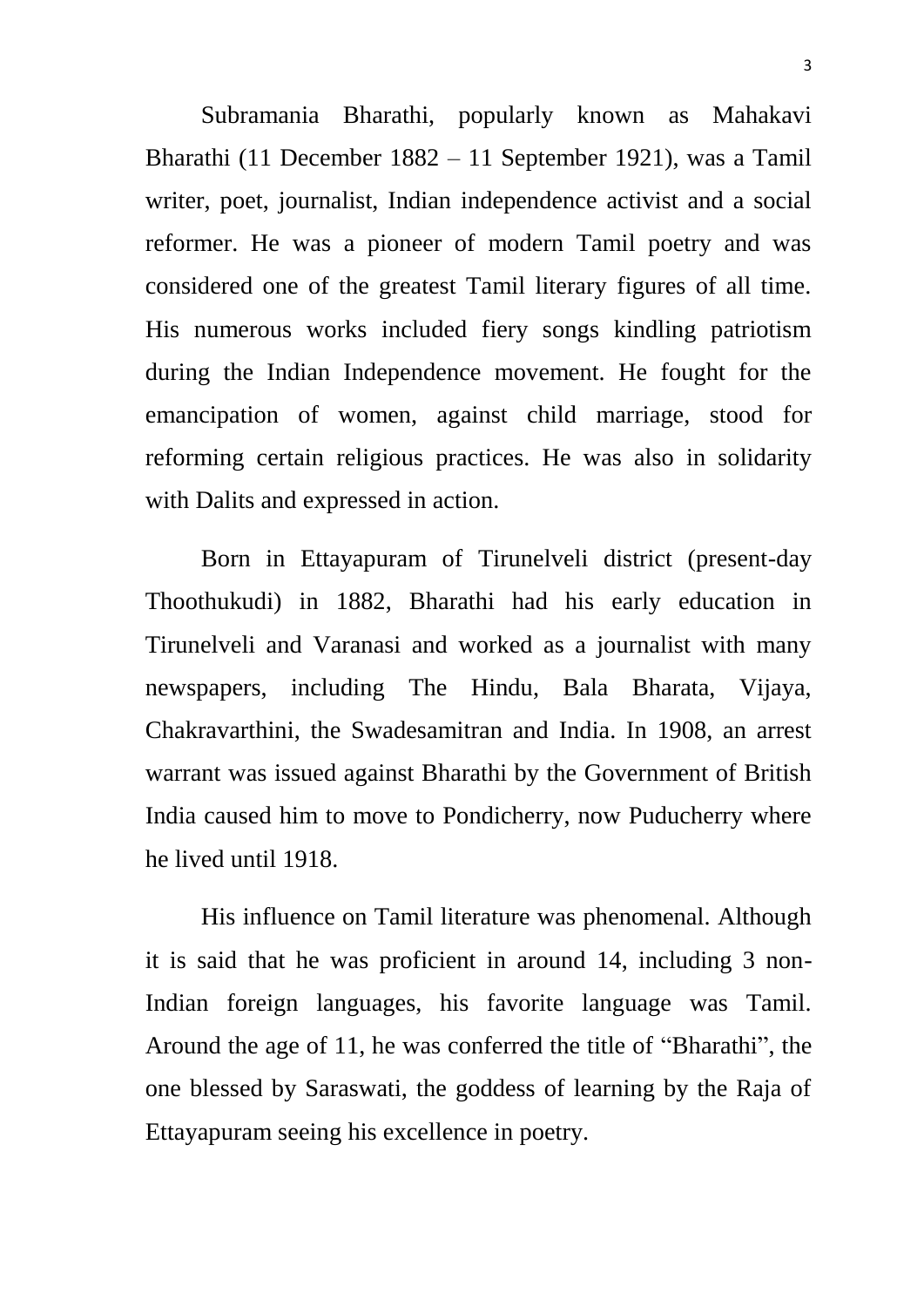During his stay in Varanasi, Bharathi was exposed to Hindu spirituality and nationalism. This broadened his outlook and he learned Sanskrit, Hindi and English. In addition, he changed his outward appearance. He returned to Ettayapuram during 1901 and started as the court poet of Raja of Ettayapuram for a couple of years. He was a Tamil teacher from August to November 1904 in Sethupathy High School in Madurai. During this period, Bharathi understood the need to be well-informed of the world outside and took interest in the world of journalism and the print media of the West. Bharathi joined as Assistant Editor of the Swadesamitran, a Tamil daily in 1904. In December 1905, he attended the All India Congress session held in Calcutta. On his journey back home, he met Sister Nivedita, Swami Vivekananda's spiritual heir. She inspired Bharathi to recognise the privileges of women and the emancipation of women exercised Bharathi's mind. He visualised the new woman as an emanation of Shakti, a willing helpmate of man to build a new earth through co-operative endeavour. Among other greats such as Bal Gangadhar Tilak, he considered Nivedita his Guru, and penned verses in her praise.

 By April 1906, he started editing the Tamil weekly India and the English newspaper Bala Bharatham with M.P.T. Acharya. These newspapers were also a means of expressing Bharathi's creativity, which began to peak during this period. Bharathi started to publish his poems regularly in these editions. From hymns to nationalistic writings, from contemplations on the relationship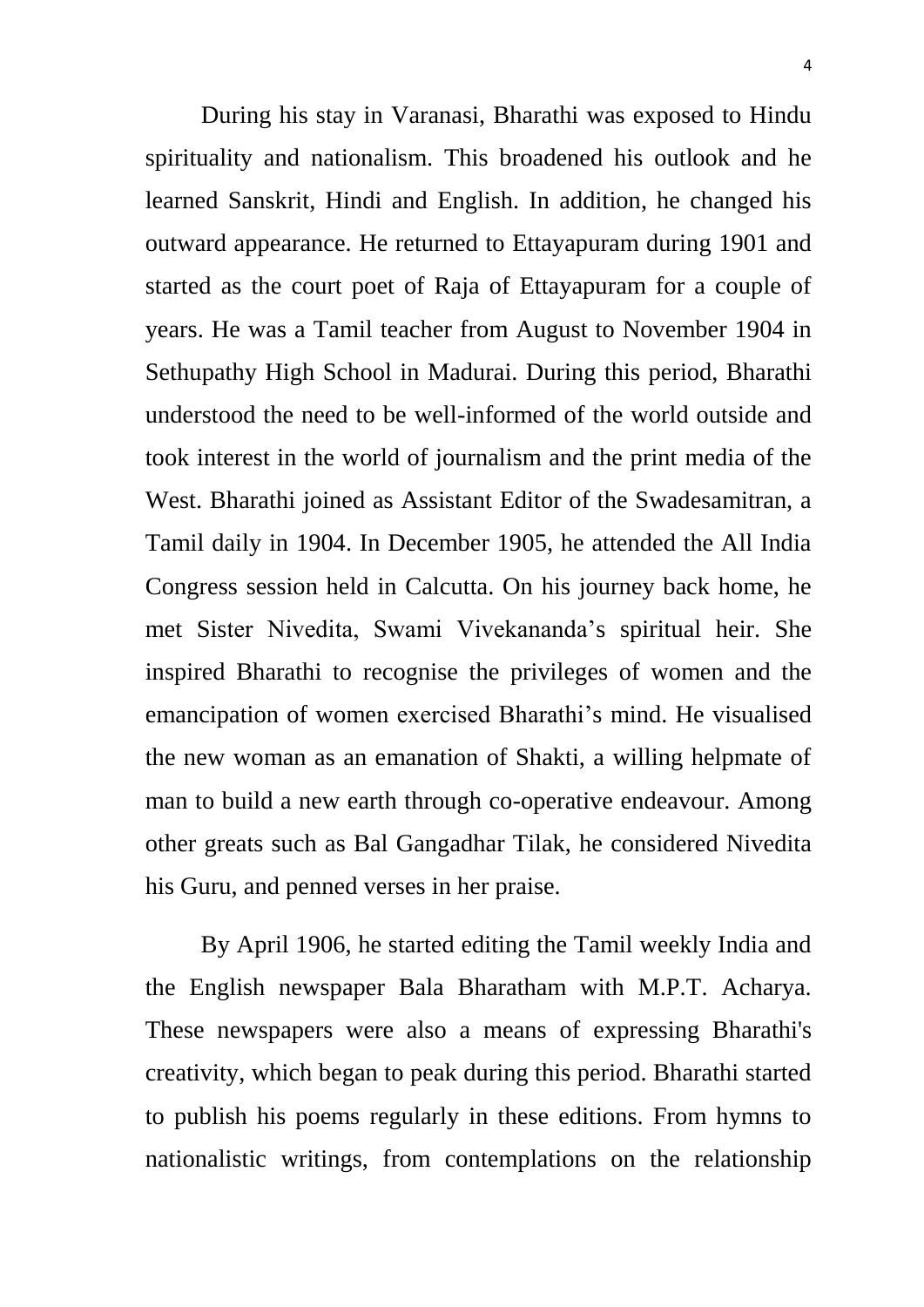between God and Man to songs on the Russian and French revolutions, Bharathi's subjects were diverse.

Bharathi participated in the historic Surat Congress in 1907 along with V.O. Chidambaram Pillai and Mandayam Srinivachariar, which deepened the divisions within the Indian National Congress with a section preferring armed resistance, primarily led by Tilak over moderate approach preferred by certain other sections. Bharathi supported Tilak with V. O. Chidambaram Pillai and Kanchi Varathachariyar. Tilak openly supported armed resistance against the British.

Though Bharati belongs to the age-long tradition of Tamil literature, his poetry flows with racing vigour with new ideas and emotions. The course of its flow, its speed and manner, its transgressions and its light are totally new, and original in the finest sense of the word. Its impact on modern Tamil literature has been tremendous.

Bharati not only a poet, writer but was also an ardent Indian nationalist, an impassioned advocate of social reform and a visionary poet. He visualized the imminent liberation of Indians that would free them both from imperial rule by the British – at a time when Britain was the most powerful nation on earth – and from oppressive social customs in India.

Unfortunately, Bharati was persecuted for his convictions both by the British and by the orthodox elements of his own